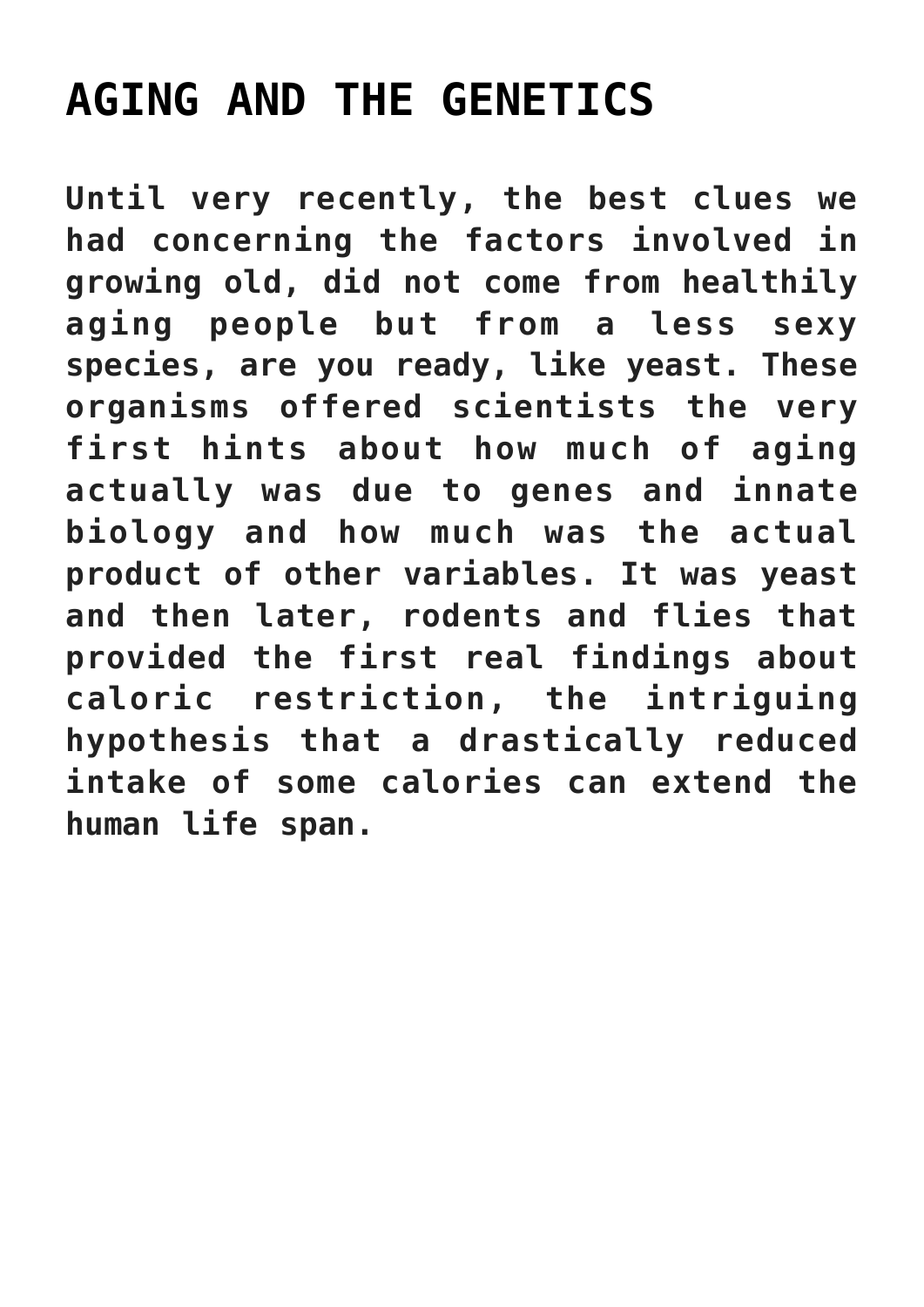

While there is no absolute evidence that the same phenomenon occurs in people, the researchers like Leonard Guarente of the highly respected Massachusetts Institute of Technology (M.I.T), found yeast genes that appear to cause a foodrestricted metabolism to use energy much more efficiently, burning through caloric inventory at, just the right rate to maintain life-sustaining processes and at the same time, store enough for future use.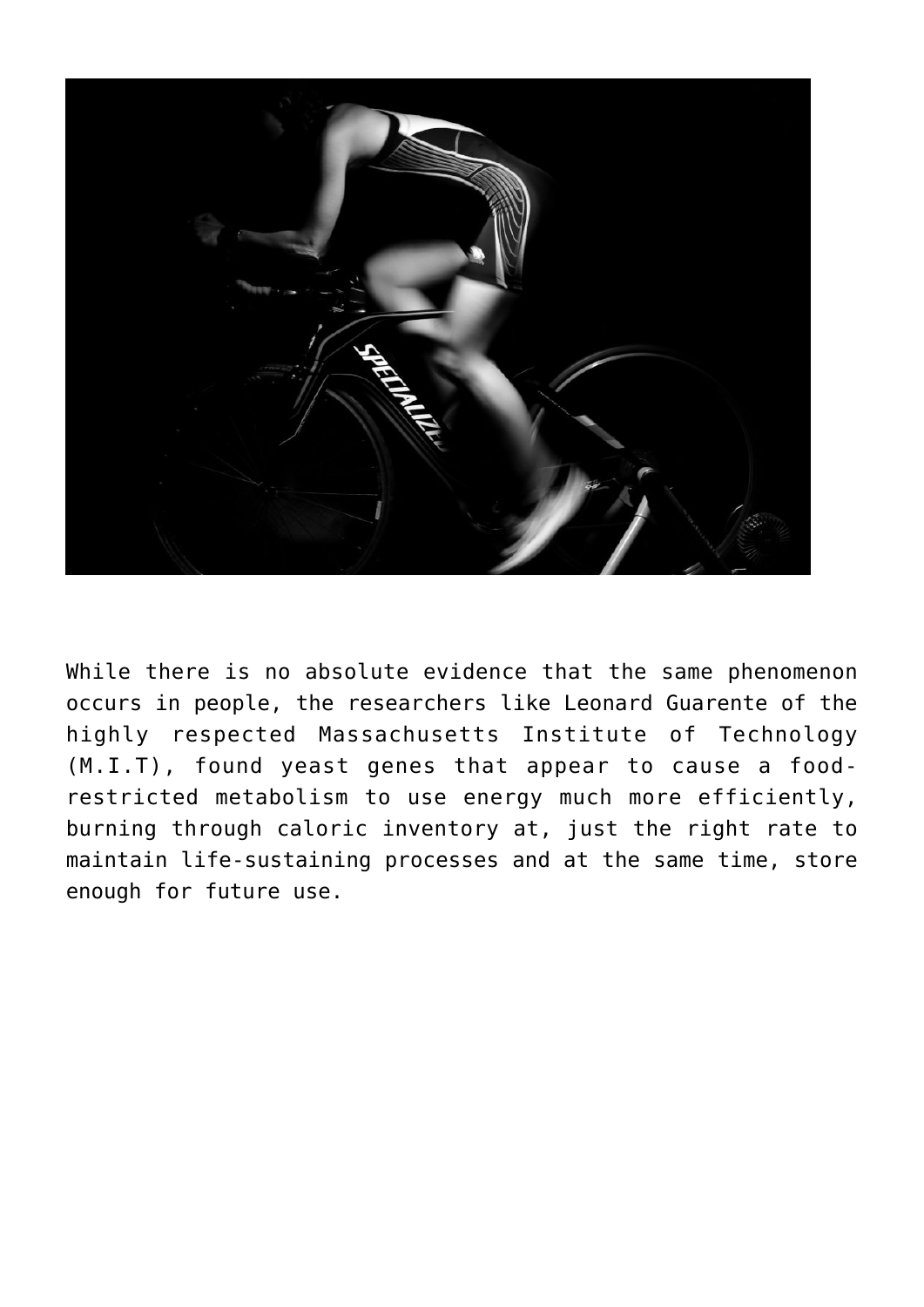

David Sinclair who is a professor of genetics at the Harvard Medical School, calls these the survival genes. When these survival genes, are activated, they stabilize DNA and, in the case of the yeast's, extended survival 30% beyond what is normal. So far, Sinclair and others have identified a dozen similar genes in humans. They are hoping to find a way to turn these pathways on without the rest of the body to be force to hunker down in survival mode.

However, while genes are certainly an important component of aging, the most relevant factor, they may not be, if only because we don't have a lot of control over them. But the good news is that, according to animal studies, only 25% to 30% of aging is genetically based, and that means the majority of other variables are in our hands.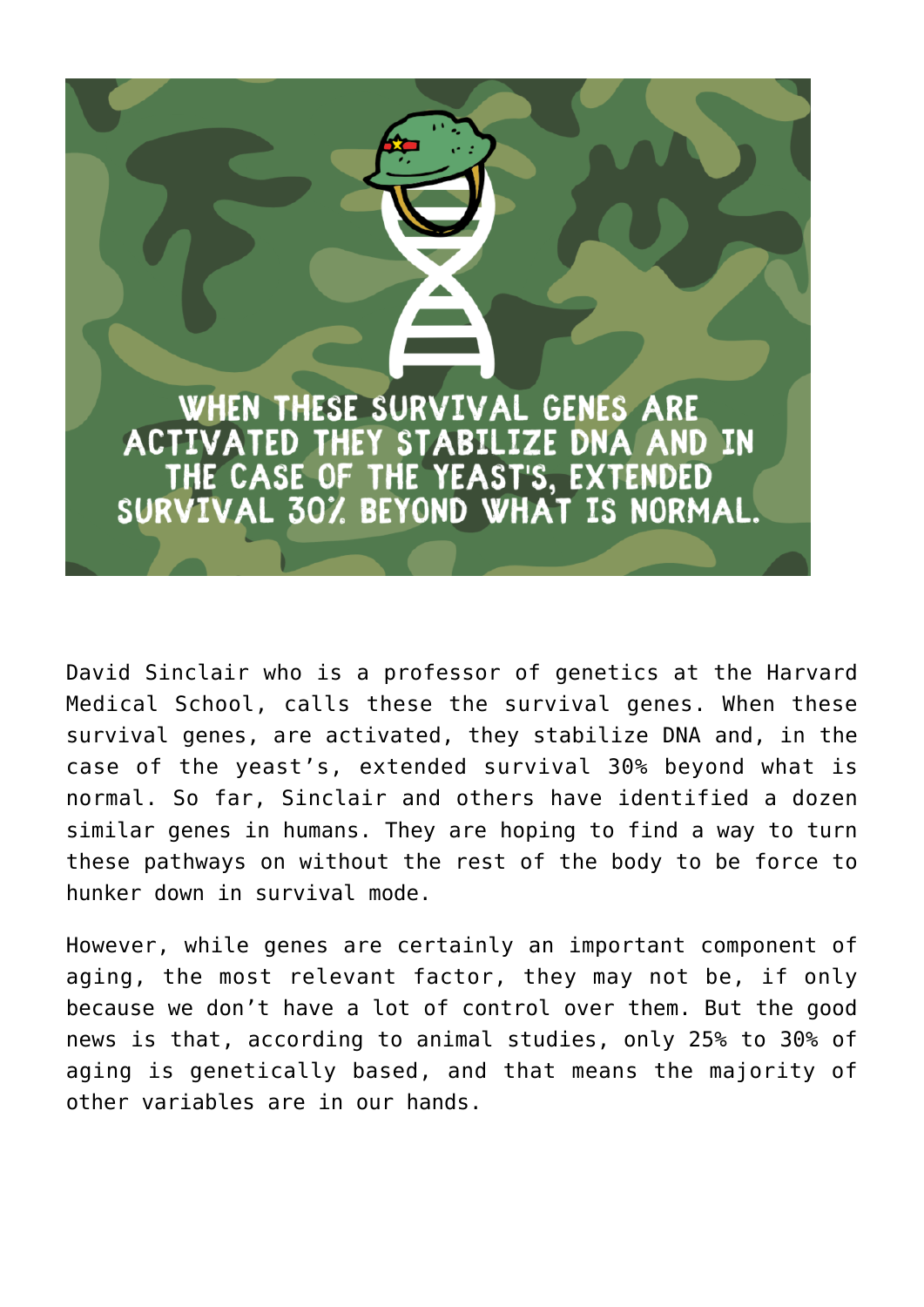

Not only can attaining such factors under control help slow the aging process before it actually starts, it can also help those who are in their golden years improve their strength and fitness. The recent studies have shown, for example, that when seniors from the ages 65 to 75 exercise with resistance weights, they can improve their scores on cognitive tests of decision-making and memory. Other research, in Germany, found with regular physical activity lowers the risk of developing cognitive impairment in people over age 55.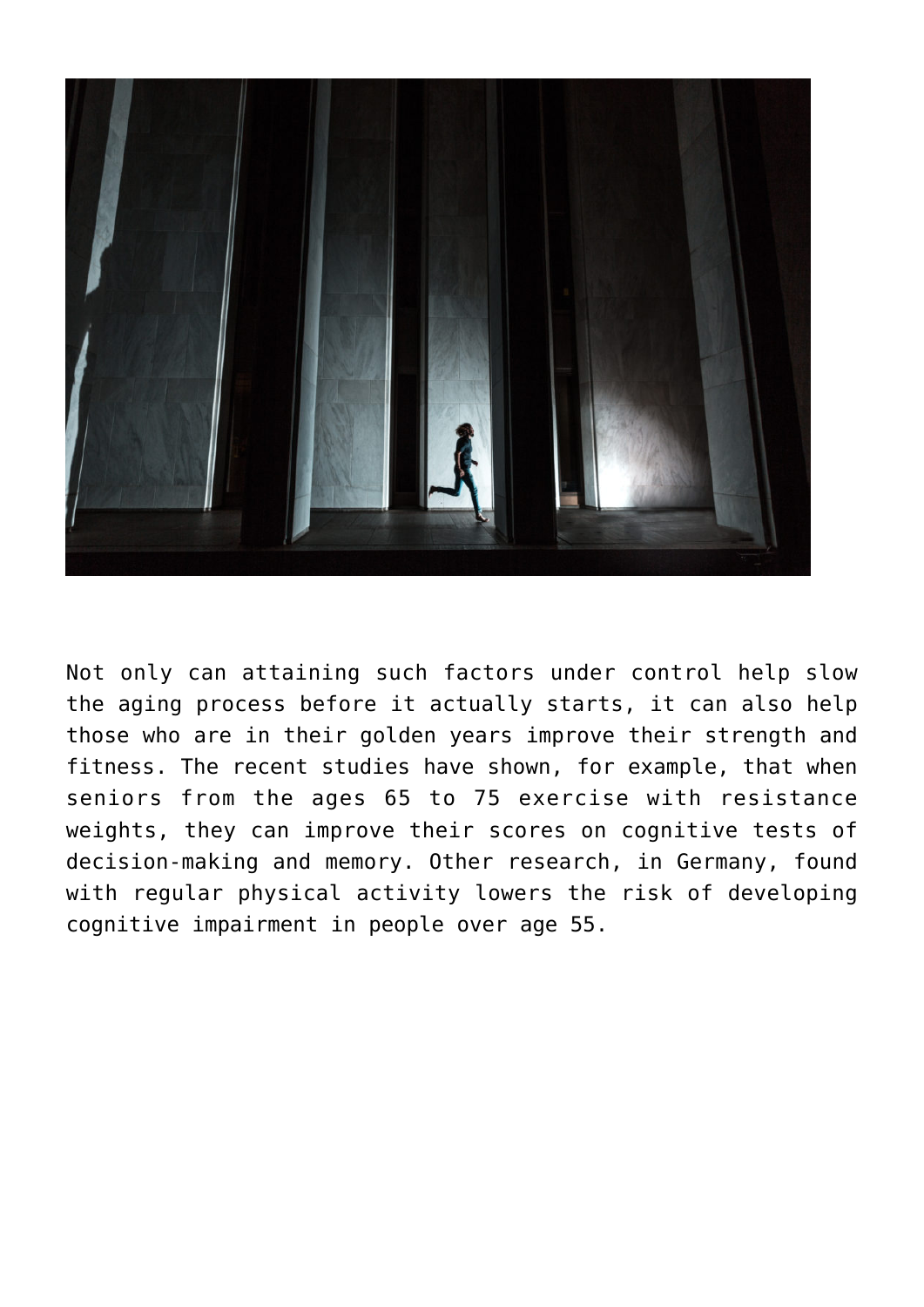

The 70%-30% split between environment and genes, however, does not apply to everyone. For the lucky oldsters like the ones who qualify for the Long Life Family Study ( LLFS ), the reverse seems to be true. Thomas Perls, the principal investigator at the Boston University Medical Center, has found that in centenarians, it is principally genes that are the secret to more years. However, that is not surprising, taken in consideration, since these people represent the extreme limit of the human species, life expectancy.

But the centenarians, beautiful accident of birth may benefit the rest of us also, if Perls and his amazing colleagues are indeed successful in their work, Their very first goal is to draw a complete map of their subjects, genomes, to find out what makes their mortality clocks tick so slowly and for so long. We think centenarians are going to be extremely powerful when it comes to genetic variations or combinations that are actually important to living to really old age, Perls says. The real challenge for the researchers is to identify the genes that contribute not only to longevity but to healthy longevity in particular. Based on its unique collection of the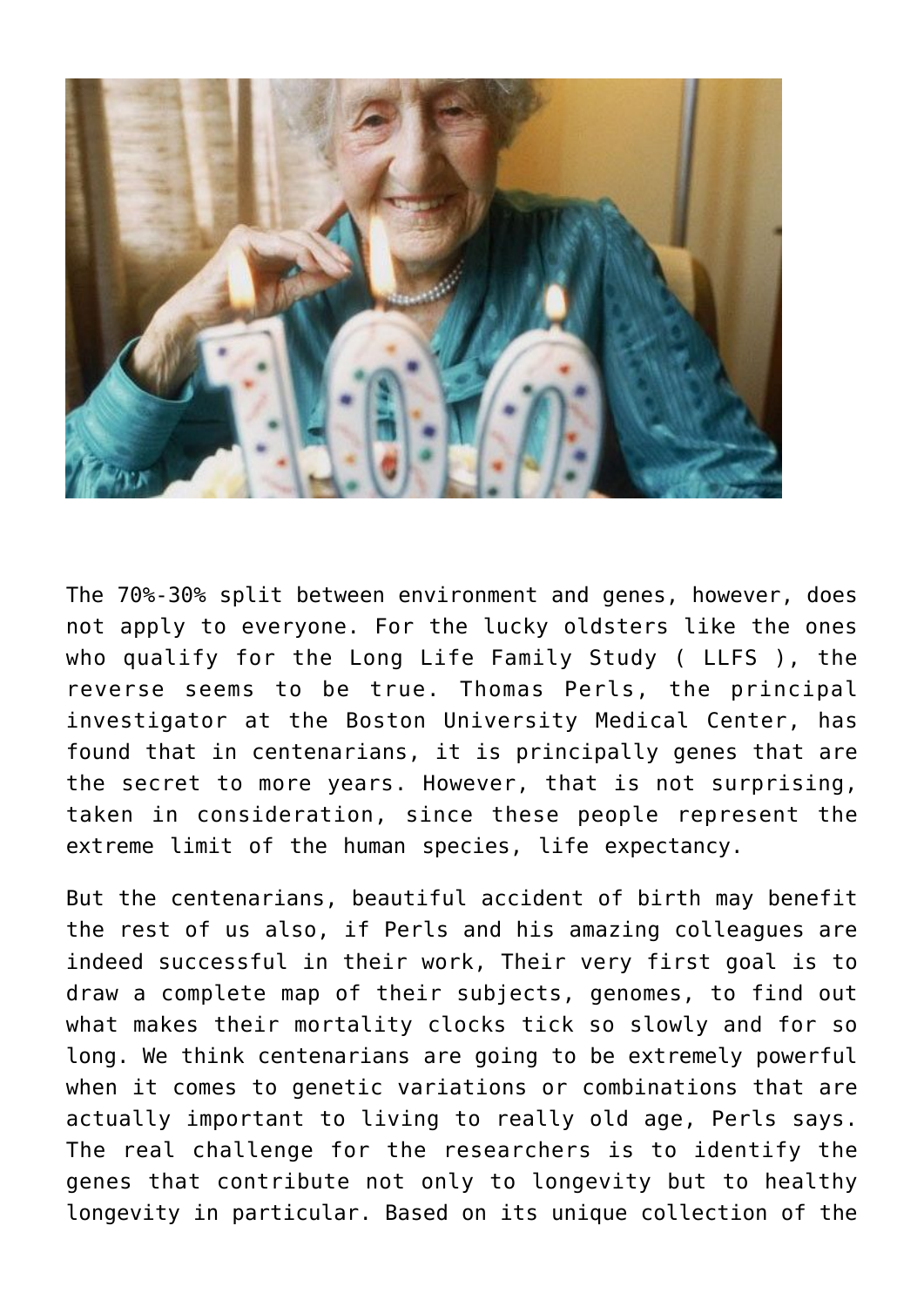genetic data from the New England Centenarian Study, Perls's team is now close to identifying such a suite of genes.



From the evidence that has been gathered so far, it appears that for the most part, individuals who live to 100 and longer do not necessarily avoid the chronic diseases of aging that normally claim the rest of us after midlife. About 40% of centenarians have experienced at least one of these illnesses in their lifetime, however, they seen to push through them without any long-term complications or problems. And when they become sick, according to a study that Perls conducted in 1996, they are less likely to spend time in the intensive-care unit and often require less-expensive care per admission-at least compared with the cardiac surgery, chemotherapy and other ICU procedures that so many of their younger elderly counterparts need.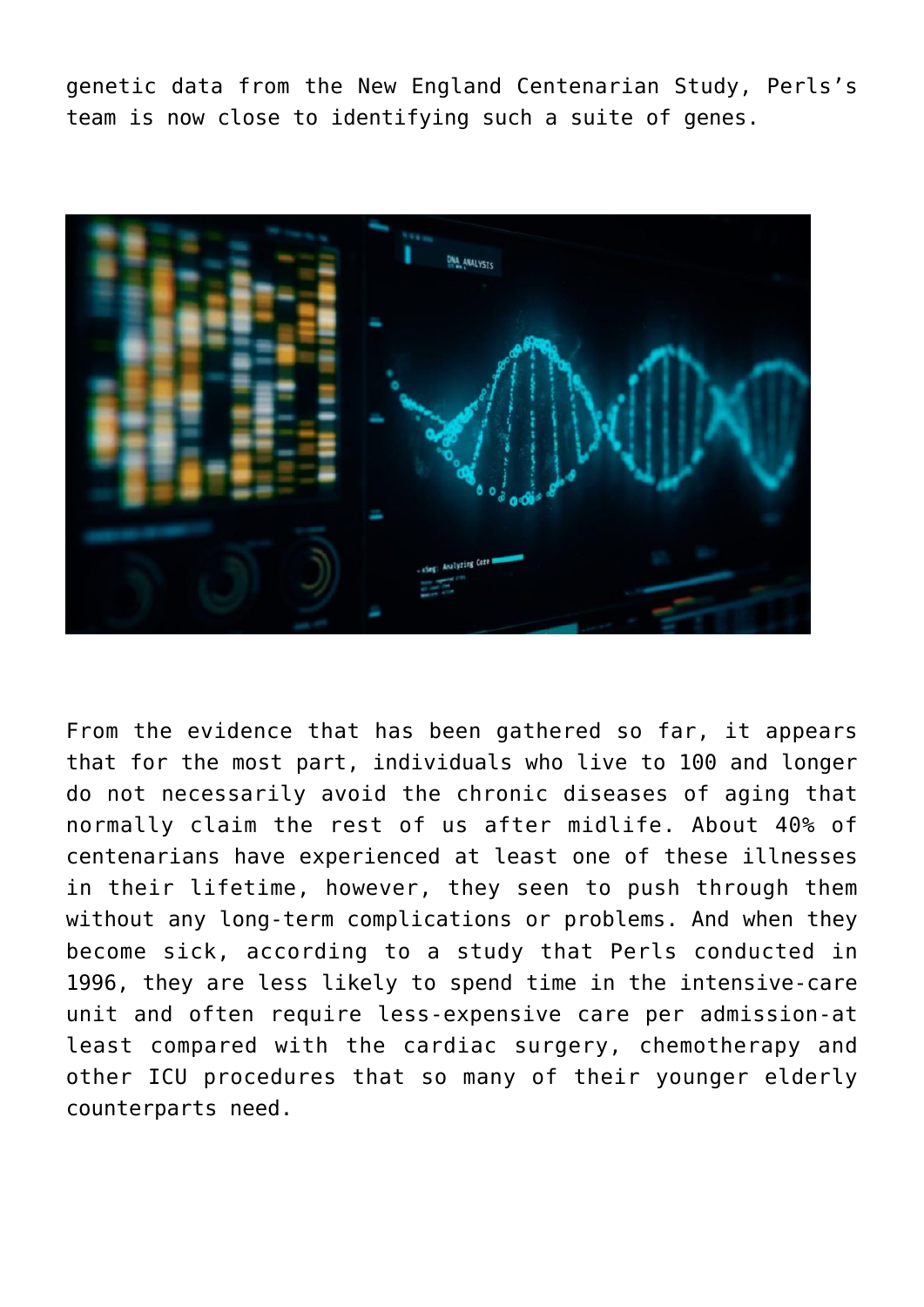

Even as the LLFS investigators are looking for the full suite of the genes behind such resilience, other researchers are focusing on individual areas of the body, particularly the brain. Mr Bruce Yankner of Harvard Medical School is now studying what distinguishes brains that make it to 100 with limited cognitive decline from those that succumb to the ravages of Alzheimer's disease or other sources of dementia before the age 85.

Yankner zeroed in on genes in the frontal cortex-which is involved in higher learning, goal setting and planning-of people from the ages 24 to 106. That's a big chronological span, and it has netted a big genetic haul: the research identified no fewer than 440 genes that start to slow down after the age 40. Using that set as a beginning point, Yankner's team is trying to determine what those genes actually do to affect individual aging processes.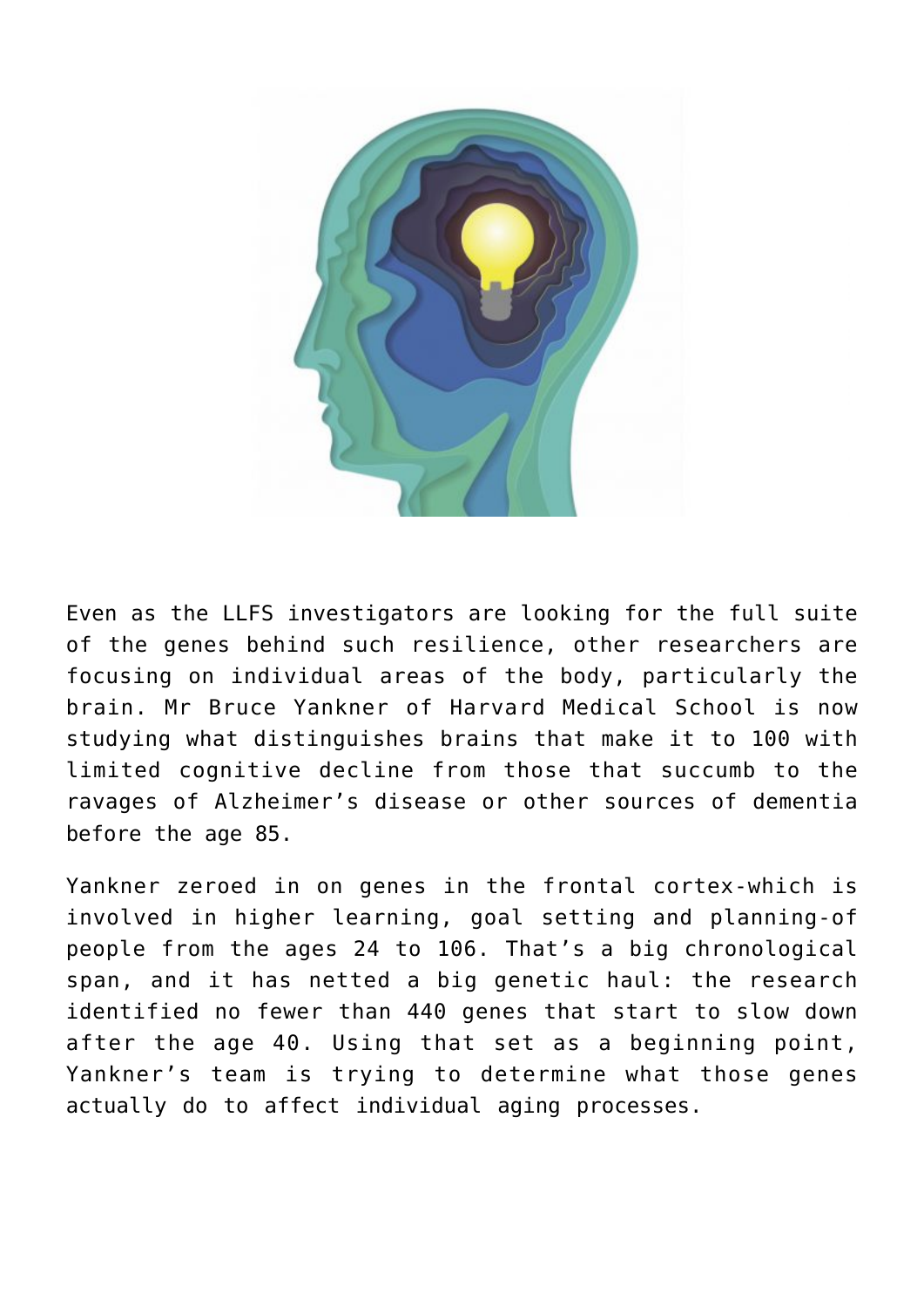

The virtue of this kind of approach is that it gives you a look at the entire developmental trajectory of the key genes throughout the life span of an adult. The other side of the coin is that it lacks specificity: you can't ever know which 24-to 80-year-olds will actually make it to 90 and beyond so you can't be 100% certain from looking at their brains which genes are really at work in extreme old age and which eventually deteriorate.

For that particular reason Yankner's group-like the LLFS investigators is also studying the brains of a separate set of people who have already achieved extreme old age. By coming at the data from two different directions could very will pinpoint the genes that are actually in play and lead to a reasonable file cabinet of targets for deeper research. It is a work in progress, however, it is our understanding that the expression of genes in the brain and how they are regulated is at least an indicator of how well a person is aging, says Yankner. It may play a causal role as well.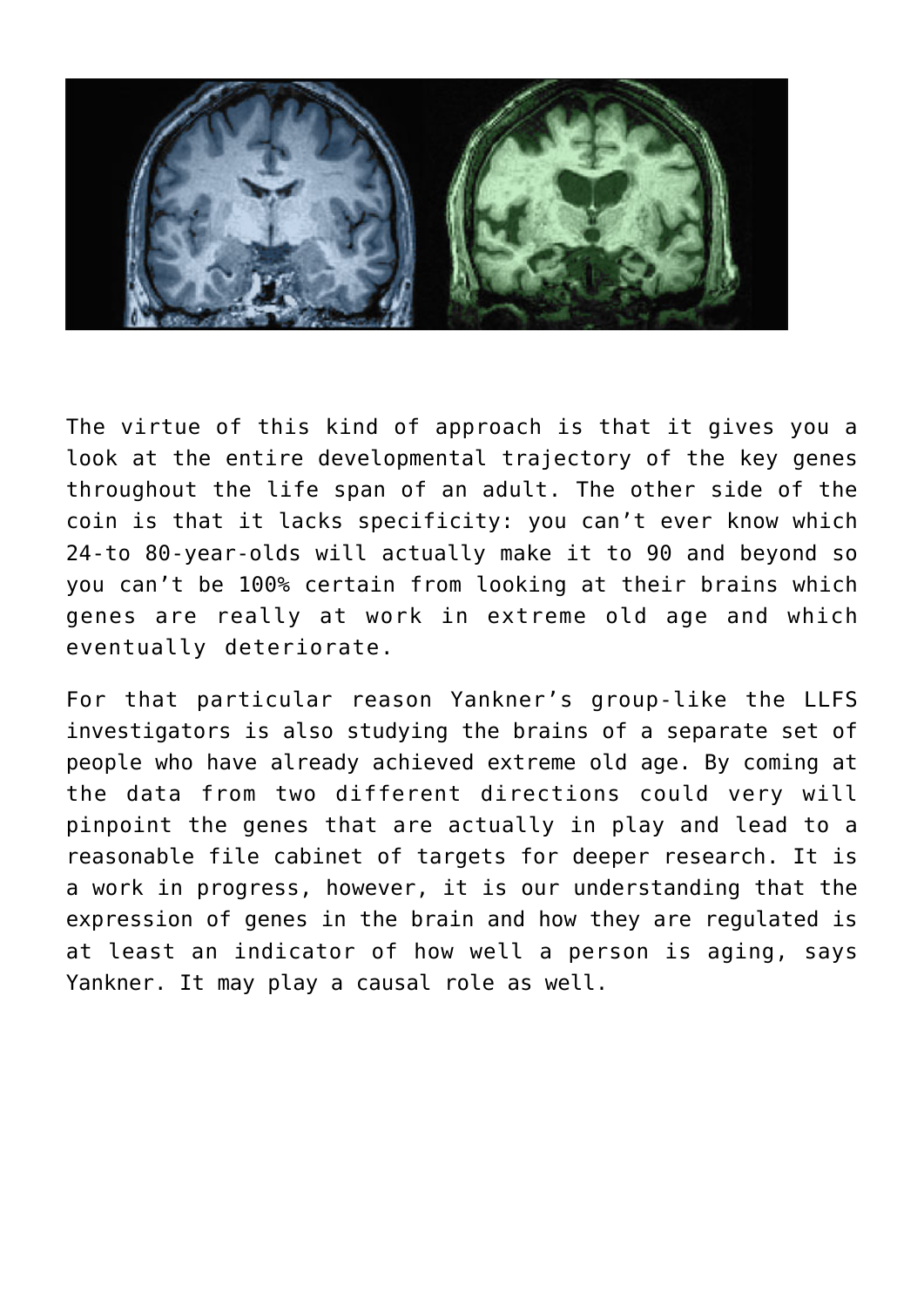

Indeed, a causal role is precisely what the early results suggest. The key function of the collection of brain genes that Yankner had identified is to regulate the connections between neurons-vitally important, since it is healthy connections that actually keep neurons alive. Among the first ones to leave when the brain cells start fading away are those involved in memory and learning. This may help explain the way, even the sharpest oldsters are prone to the so-called senior moments, a tendency to forget newly learned information or repeat stories or questions, at times over and over again.

Other genes in this collection have more-precise, important, repair duties, like fixing the small nicks and mistakes in DNA. Without such maintenance work, the normal genetic activities are slowly compromised. Yet despite his excitement over his genetic finding, Yankner too is adamant that DNA is not destiny. Just as we can keep our body fit with the correct lifestyle habits and by avoiding toxins, pollutants and carcinogens, we may be able to keep our genes healthier. Environmentally triggered alterations in genes-known as epigenetic changes-can affect when a gene is activated, how robustly it is turned on and how it can interact with neighboring genes. Free radical provide an outstanding case study of how epigenetic processes play out.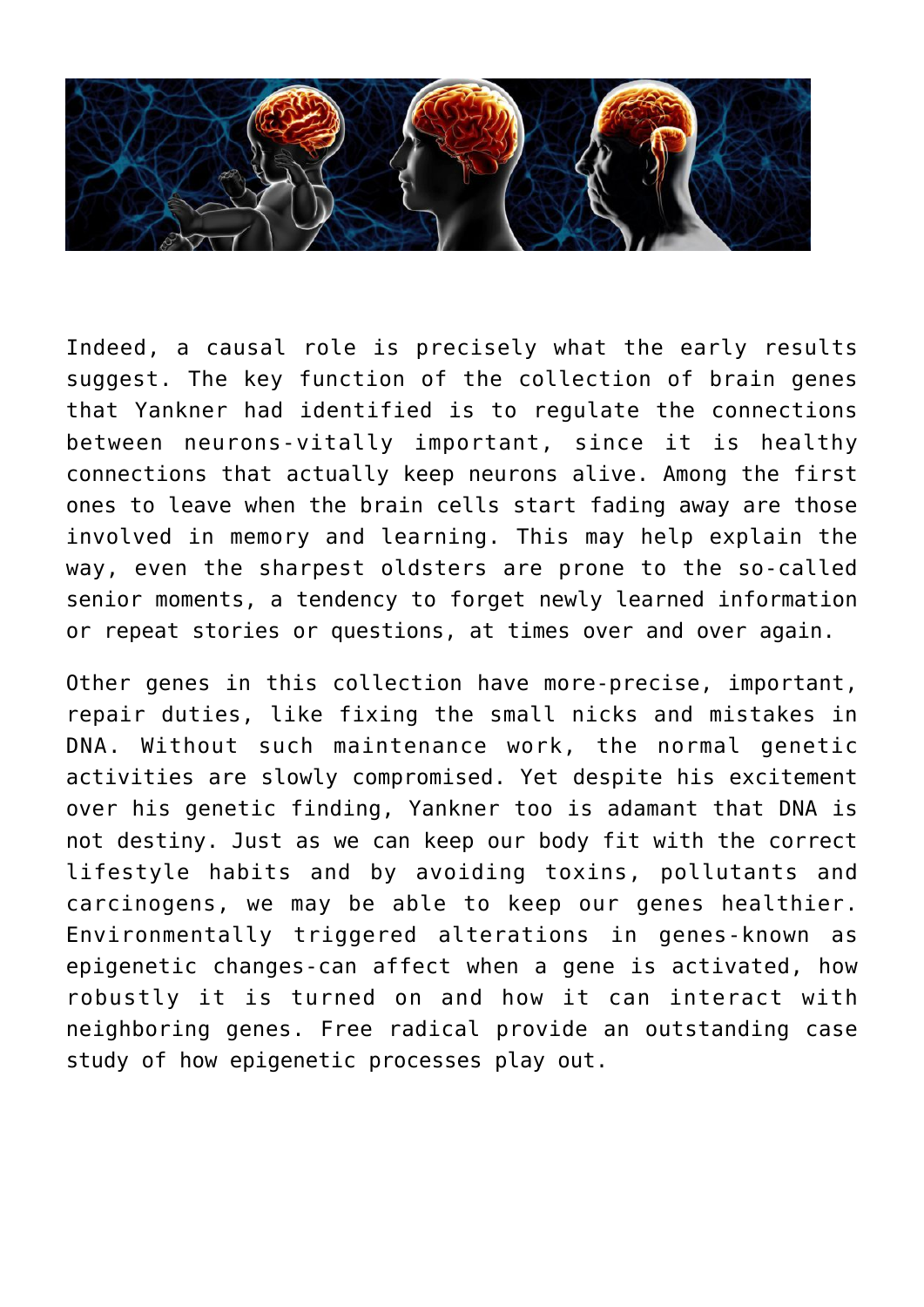

As the brain ages, it weathers, a constant onslaught from these destructive oxygen ions. The body is able to patch over the tiny dings and cuts in the genome, however, over time, the genetic fixers can no longer keep up, and then the function of the gene is compromised. The balance between wear and repair could be the very key to a healthily aging brain. By scanning the genomes of centenarians, Yankner hopes to isolate the genes-and the biological processes that is attached to them that help them stay ahead of the damage. Those might then be harnessed to give noncentenarians the very same edge.